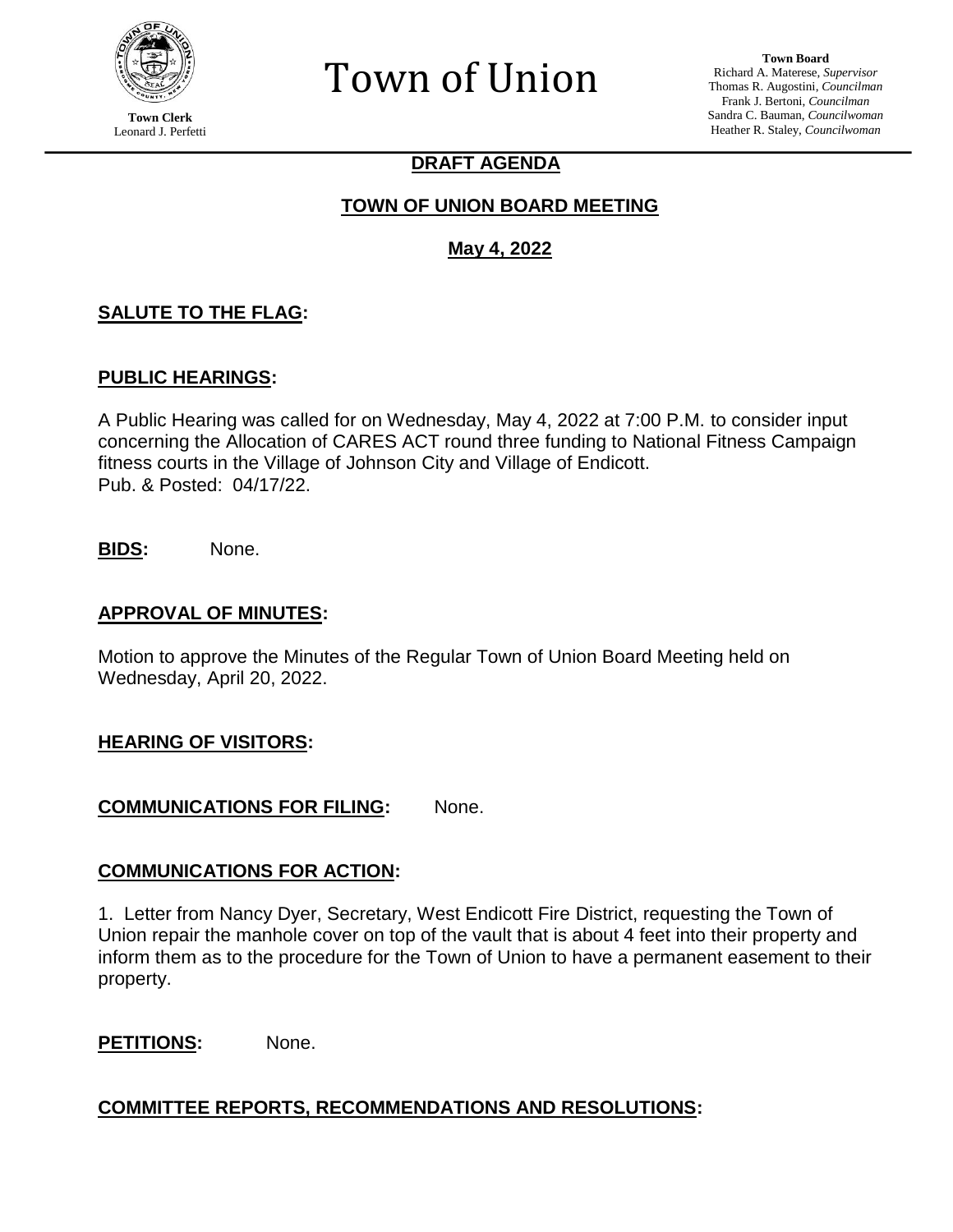

## **THE FOLLOWING COMMITTEE ITEMS REFERENCE A MOTION OR RESOLUTION AND ARE SIMPLY POTENTIAL ITEMS AFTER DUE CONSIDERATION:**

#### **ENVIRONMENTAL / LAWS & LEGISLATION / INTERGOVERNMENTAL COMMITTEE**

Frank J. Bertoni, Chairperson Sandra C. Bauman Heather R. Staley

**Resolution** to call for a Public Hearing to be held on Wednesday, May 18, 2022 at 7:00 P.M. to consider amending Town of Union Code Article VIII Speed Regulations Section 191-11. A. The maximum speed limit on all highways within the Town of Union is hereby designated as 30 miles per hour except as hereinafter designated:

| <b>Name of Street</b>      | <b>Speed Limit</b> | Location                                                                                                                                                                                                                                                                                                                                     |
|----------------------------|--------------------|----------------------------------------------------------------------------------------------------------------------------------------------------------------------------------------------------------------------------------------------------------------------------------------------------------------------------------------------|
| <b>Farm to Market Road</b> | 20                 | Maine-Endwell High School<br>From 150 linear feet north of the<br>intersection of Farm to Market Road<br>and Hooper Road a distance of 1,320<br>linear feet to the north (ending 150)<br>linear feet south of the intersection of<br><b>Pleasant Drive and Farm to Market</b><br>Road). 7:00 a.m. to 4:00 p.m. when<br>school is in session. |
|                            |                    | Maine-Endwell Middle School<br>From 250 linear feet south of the<br>intersection of Farm to Market Road<br>and Struble Road a distance of 1,000<br>linear feet to the north (ending 100)<br>linear feet north of the intersection of<br>Hillside Terrace and Farm to Market<br>Road). 7:00 a.m. to 4:00 p.m. when                            |

## **FINANCE/CAPITAL PROJECTS & PUBLIC WORKS COMMITTEE**

Heather R. Staley, Chairperson Thomas R. Augostini Frank J. Bertoni

## **EMPLOYEES / SAFETY / PARKS & RECREATION COMMITTEE**

school is in session.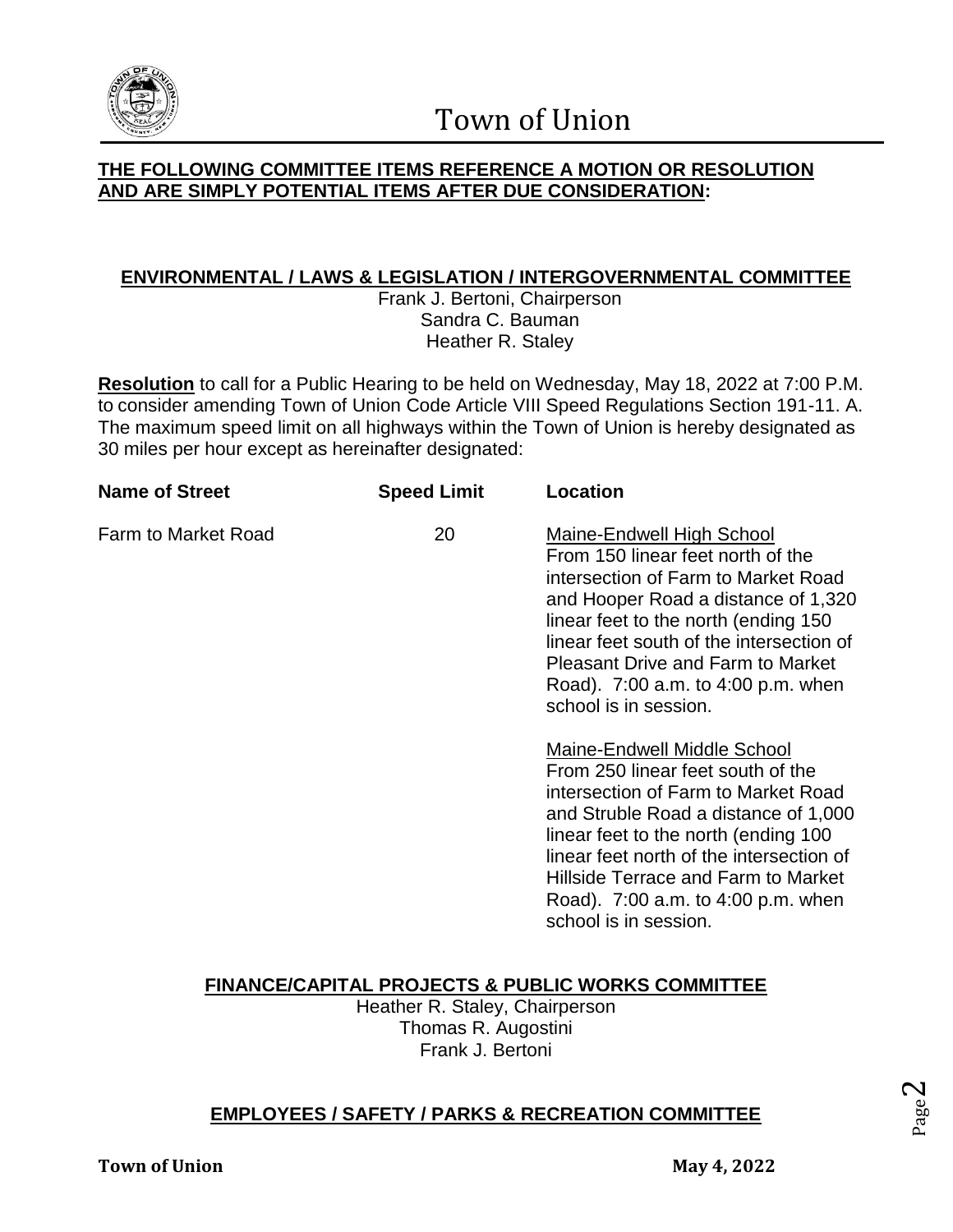

# Town of Union

Sandra C. Bauman, Chairperson Heather R. Staley Thomas R. Augostini Frank J. Bertoni

**Motion** to approve the CPR/AED Course to be offered for 16 students for the cost of \$640.00. The price includes the student manuals, two (2) certified AHA instructors and ecards valid for two (2) years.

**Motion** increasing the weekly resident fee for the 2022 Summer Fun program to \$125.00, an increase of \$15.00 per week from the 2021 program.

**Resolution** authorizing the Fireworks Exhibition Agreement with Young Explosives Corporation for the July 4<sup>th</sup> Extravaganza at Highland Park on Monday, July 4, 2022 with a rain date of Tuesday, July 5, 2022.

# **PLANNING, ZONING & ECONOMIC DEVELOPMENT COMMITTEE**

Thomas R. Augostini, Chairperson Frank J. Bertoni Sandra C. Bauman

**Resolution** to call for a Public Hearing to be held on Wednesday, May 18, 2022, at 7:00 P.M. to consider public input for two proposed Amendments to CDBG FFY 2021 Action Plan; Grand Ave Phase 5, Odell-Oak Hill, & Town of Union Street Reconstruction as follows:

- Approve an amendment to use **CDBG FFY 2021 Uncommitted**: \$47,000.00 to increase Grand Ave Phase #5 Project from \$250,000 to \$297,000.00.
- Approve an amendment to use **CDBG FFY 2019**: \$111,169.89; **CDBG FFY 2020**: \$124,682.00; **CDBG FFY 2021 Uncommitted**: \$21,000 and **FFY 2021 First Time Home Buyer Program**: \$75,674.51 to increase this Project from \$346,075.00 to \$582,526.40.
- Approve an amendment to reallocate **CDBG FFY 2020 Home Improvement Program**: \$300,000.00 to the TBD project(s), 'Town of Union Street Reconstruction".

\*\*\*This is to retroactively call for the Public Hearing which was published in the Press & Sun Bulletin on Sunday May 1<sup>st</sup>, 2022 through Tuesday May 3<sup>rd</sup>, 2022.\*\*\*

**Resolution** to approve the agreement between the Town of Union, the Town of Union Local Development Corporation and the Broome County Local Development Corporation to pay and

$$
_{\rm Page}3
$$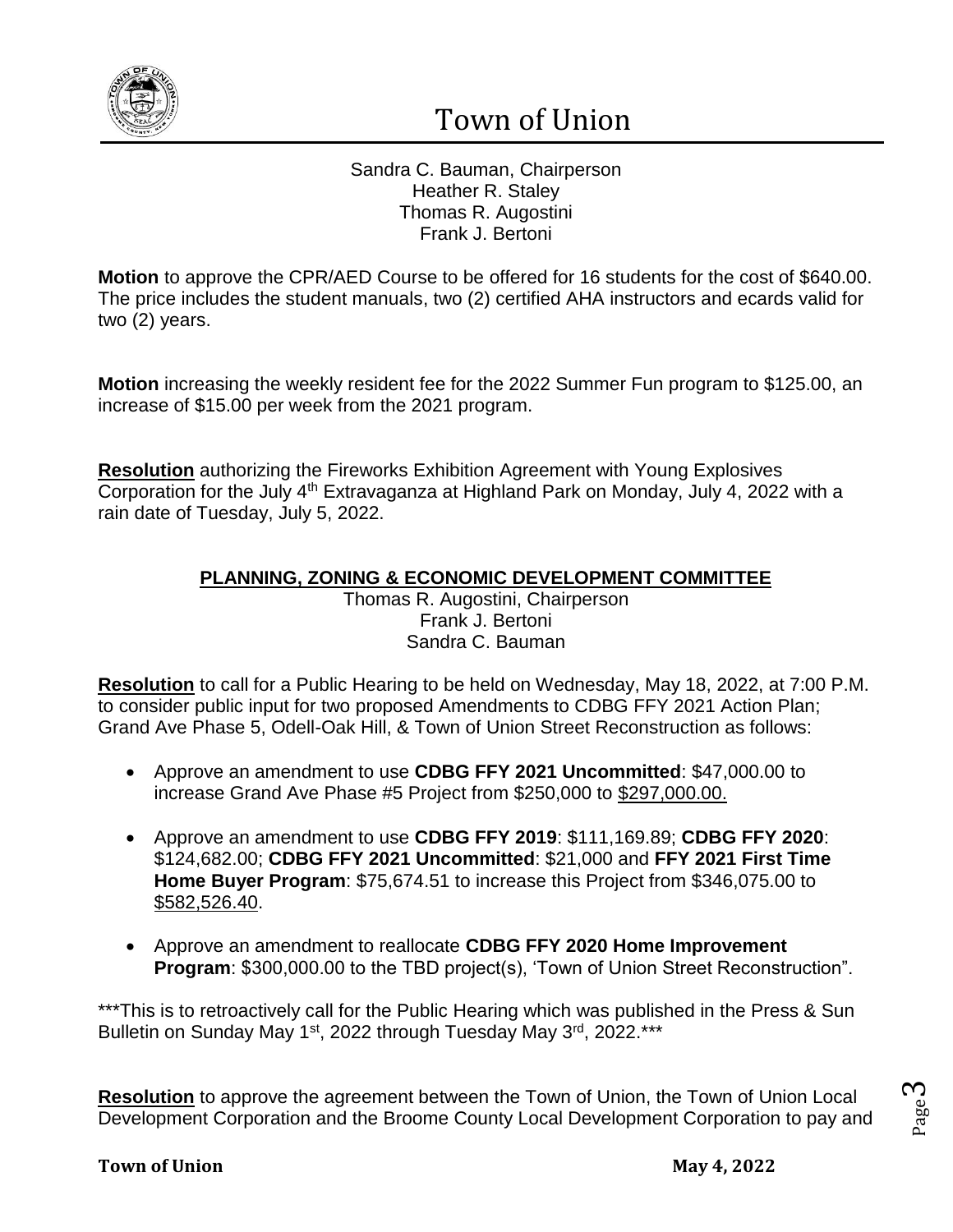

administer certain ARPA funds in the amount of \$\_\_\_\_\_, subject to final approval by the Town Attorney and for authorization for Supervisor Richard A. Materese to execute the same.

#### **HEARING OF VISITORS: DEPARTMENT REPORTS ON FILE IN THE TOWN CLERK'S OFFICE:**

1. Town of Union Planning Board Decision – Application # PB-2022-03A, Aquifer Permit Approval – Byrne Dairy & Deli/Erin Brown, 3100 Watson Boulevard, Endwell, Tax Map # 141.20-4-26.

2. Town of Union Planning Board Decision – Application # PB-2022-03B, Special Use Permit Approval – Byrne Dairy & Deli Gasoline Station, 3100 Watson Boulevard, Endwell, Tax Map # 141.20-4-26.

3. Town of Union Planning Board Decision – Application # PB-2022-03C, Site Plan Approval, Byrne Dairy & Deli, 3100 Watson Boulevard, Endwell, Tax Map # 141.20-4-26.

4. Town of Union Planning Board Decision – Application # PB-2022-05, Special Permit for Floodplain Development in the 100 Year Floodplain, Scarborough Drive Flood Pump Station Upgrades and Installation of Emergency Backup Generator, Town of Union/Rick Materese, 340 Scarborough Drive, Endwell, Tax Map # 157.08-7-19.

5. Town of Union Planning Board Decision – Application # PB-2022-06, Special Permit for Floodplain Development in the 100 Year Floodplain, Fairmont Park Pump Station Upgrades and Installation of Emergency Backup Generator, Town of Union/Rick Materese, 4101 Watson Boulevard, Johnson City, Tax Map # 142.07-1-9.1.

6. Town of Union Planning Board Decision – Application # PB-2022-07, Special Permit for Floodplain Development in the 100 Year Floodplain, Sanitary Pump Station Upgrades and Backup Generator, Town of Union/Rick Materese, 4302 Watson Boulevard, Johnson City, Tax Map # 142.02-1-10.

7. Town of Union Planning Board Decision – Application # PB-2022-08A, Special Permit Approval - Auto Rental, Truck Share Program with U-Haul, Steven Nichols, 15 Delaware Avenue, Endicott, Tax Map # 157.07-2-7.

8. Town of Union Planning Board Decision – Application # PB-2022-08B, Site Plan Approval – Auto Rental, Truck Share Program with U-Haul, Steven Nichols, 15 Delaware Avenue, Endicott, Tax Map # 157.07-2-7.

9. Town of Union Planning Department Decision – Minor Site Plan Approval: Accessory Structure, Langlands LLC, 1771 Union Center Maine Highway, Endicott, Tax Map # 124.12-1-

# **ADJOURNMENT:**

**Town of Union May 4, 2022** 

Page  $\overline{\mathcal{A}}$